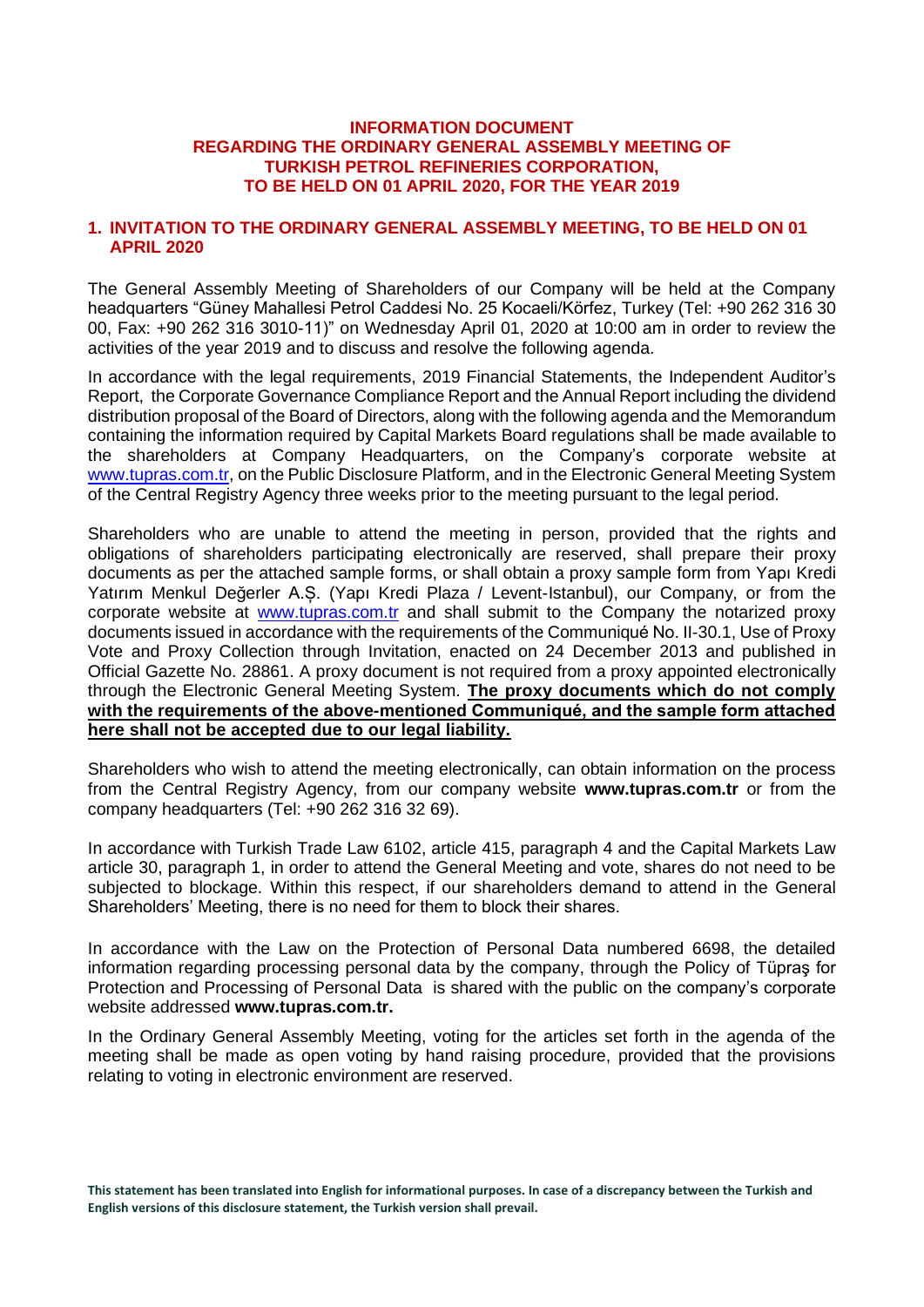All the holders of relevant rights, stakeholders and the media are invited to our General Assembly Meeting.

Pursuant to the Capital Markets Law, shareholders holding registered shares that are traded on the stock exchange will not receive a separate registered invitation letter for the meeting.

It is informed to the shareholders with due respect.

### **Tüpraş, Türkiye Petrol Rafinerileri A.Ş. Board of Directors**

Company Adress: Tüpraş Genel Müdürlüğü Güney Mah. Petrol Cad. No:25, 41790 Körfez Kocaeli Trade Registry and Number: Körfez- 408/14 Mersis No: 0875004126700011

## **2. ADDITIONAL DISCLOSURES PURSUANT TO THE REGULATIONS OF THE CAPITAL MARKET BOARD**

Additional disclosures which are done in pursuant to the "Communiqué on the Principles of Corporate Governance", Serial II-17.1 are listed below. Other mandatory general explanations are provided in this section.

## **2.1. Shareholder Structure and Voting Rights**

As of the announcement date of the document, the total number of shares and voting rights that reflect the partnership structure and the number of shares which are representing each prerogative share group if there is a prerogative share in capital of the partnership and the information about the voting rights and the qualifications of the prerogatives are given below:

The issued capital of the Company is TL 250,419,200.00 and divided into 25,041,920,000.00 shares each bearing a nominal value of Kr 1 (One Kr).

The shares of the Company are classified in two groups; (A) and (C) group shares

As stated in Article 10 of our Articles of Association; Group C share has the veto right to merger, division or the resolution of the Company's liquidation that would restrict from meeting fuels and / or prevent the fuel needs of Turkish Armed Forces.

The shareholders attending the ordinary and extraordinary General Assembly meetings use their votes pro rata with the nominal value of their shares .The voting rights of our shareholders, taking into consideration privileged shares, are provided in the following table:

| <b>Shareholder</b>                     | <b>Amount of</b><br><b>Shares (TL)</b> | Rate of<br>Capital (%) | <b>Voting Right</b> | Rate of<br><b>Voting</b><br>Right(%) |
|----------------------------------------|----------------------------------------|------------------------|---------------------|--------------------------------------|
| Enerji Yatırımları A.Ş. (A Group)      | 127.713.792,22                         | 51,00%                 | 12.771.379.222      | 51,00%                               |
| Publicly held Shares (A Group)         | 122.705.407,77                         | 49.00%                 | 12.270.540.777      | 49,00%                               |
| Privatization Administration (C Group) | 0.01                                   | $0.00\%$               |                     | $0,00\%$                             |
| Total                                  | 250.419.200,00                         | 100,00%                | 25.041.920.000      | 100,00%                              |

Parent of the Company, Enerji Yatırımları A.Ş., is controlled by Koç Holding A.Ş., Koç Family and the companies owned by them.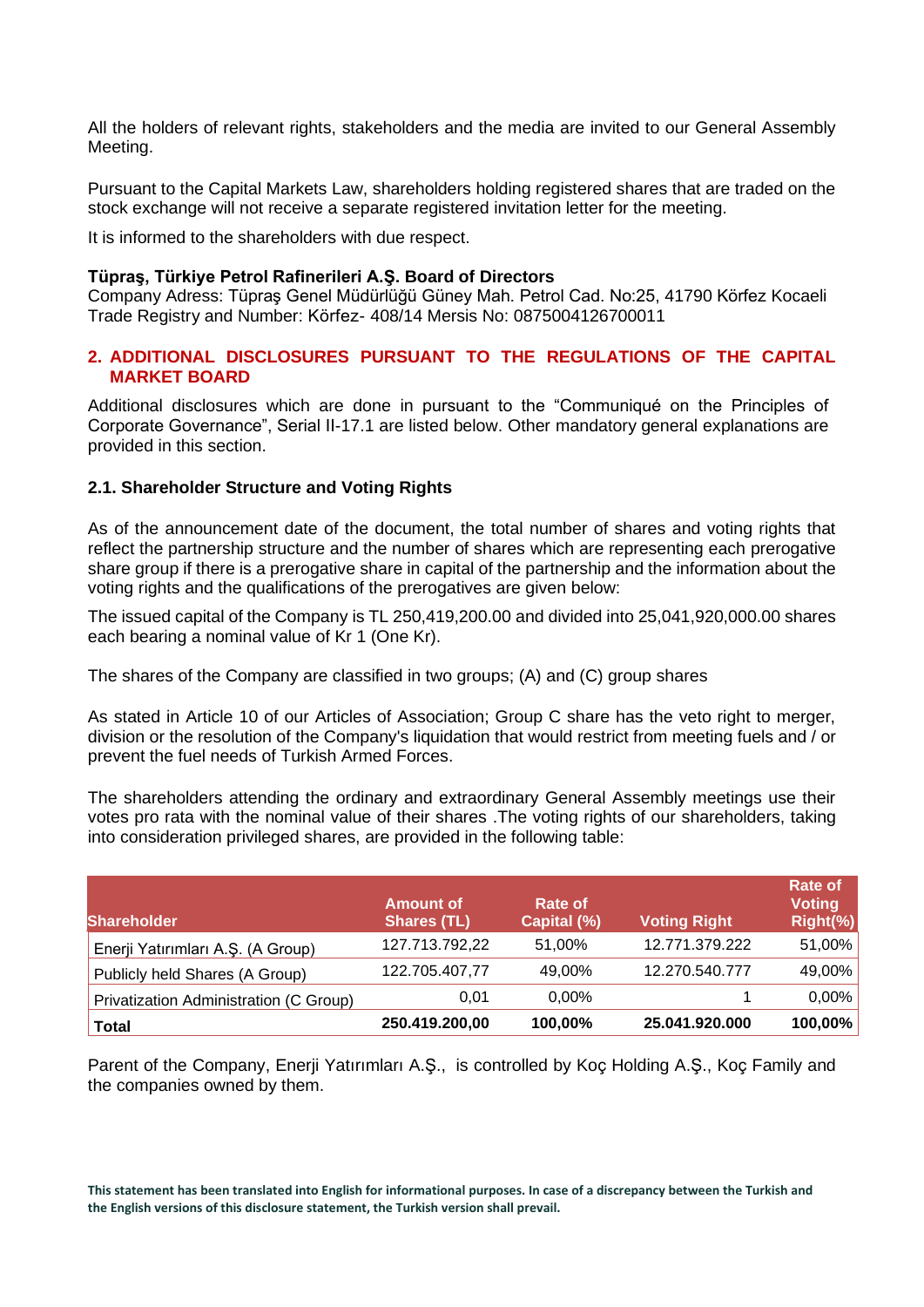## **2.2 Significant Changes to our Company's operations, management or participations**

There are no managerial or operational changes that has substantially affected or will substantially affect the Company's activities in the previous accounting period or in the upcoming accounting periods. Material event disclosures related to mentioned regulations are published by the Company on the company's website adressed<https://www.tupras.com.tr/en/material-disclosures>

### **2.3 Information regarding demands of shareholders for adding other issues on the agenda:**

No such demand has been made for the Ordinary General Assembly Meeting, where operations in the year 2019 will be discussed.

## **3. OUR EXPLANATIONS REGARDING THE ARTICLES ON THE AGENDA OF THE ORDINARY GENERAL ASSEMBLY MEETING DATED ON 01 APRIL 2019**

## **1. Opening and Election of the Chairing Committee,**

Within the framework of the provisions of "Turkish Commercial Code (TCC) no.6102", "the Regulation of the Ministry of Customs and Commerce regarding Principles and Procedures of General Assembly Meetings of Joint Stock Companies and Representatives of the Ministry of Customs and Commerce to be Present in these Meetings" ("Regulation" or "General Assembly Regulation") and Article 7 of the General Assembly Principles, a Chairman shall be elected to chair the General Assembly meeting. Within the framework of the General Assembly Principles, at least one person needs to be appointed as Secretary. The Chairman may also appoint adequate number of vote-collectors.

### **2. Review, discussion and approval of the Annual Report of the Company for the fiscal year 2019 as prepared by the Board of Directors,**

Within the framework of Turkish Commercial Code, the Regulation and the capital Markets Law and related regulations, information shall be given about the 2019 Annual Report including the corporate governance compliance report which has been announced at the Headquarters of our Company, on the Electronic General Assembly portal of the Central Registry Agency and on the website of the Company at **[www.tupras.com.tr](http://www.tupras.com.tr/)** for examination of our shareholders for a period of three weeks before the General Assembly meeting and it shall be presented for evaluation and approval of our shareholders.

## **3. Presentation of the summary of the Independent Audit Report for the year 2019,**

A summary of the Independent Auditor's Report, which is prepared according to the TCC and CMB regulations and posted three weeks prior to the General Assembly meeting at Company Headquarters, on the Electronic General Assembly Portal of the Central Registry Agency and on the website of the Company at **[www.tupras.com.tr](http://www.tupras.com.tr/)** will be read aloud.

#### **4. Review, discussion and approval of the 2019 Financial Statements,**

Within the framework of Turkish Commercial Code, the Regulation and the Capital Markets Law and related regulations, information shall be given about our financial reports and legal financial tables, which have been announced at the Headquarters of our Company, on the Electronic General Assembly portal of the Central Registry Agency and on the website of the Company at **[www.tupras.com.tr](http://www.tupras.com.tr/)** for examination of our shareholders for a period of three weeks before the General Assembly meeting. They shall be presented for evaluation and approval of our shareholders.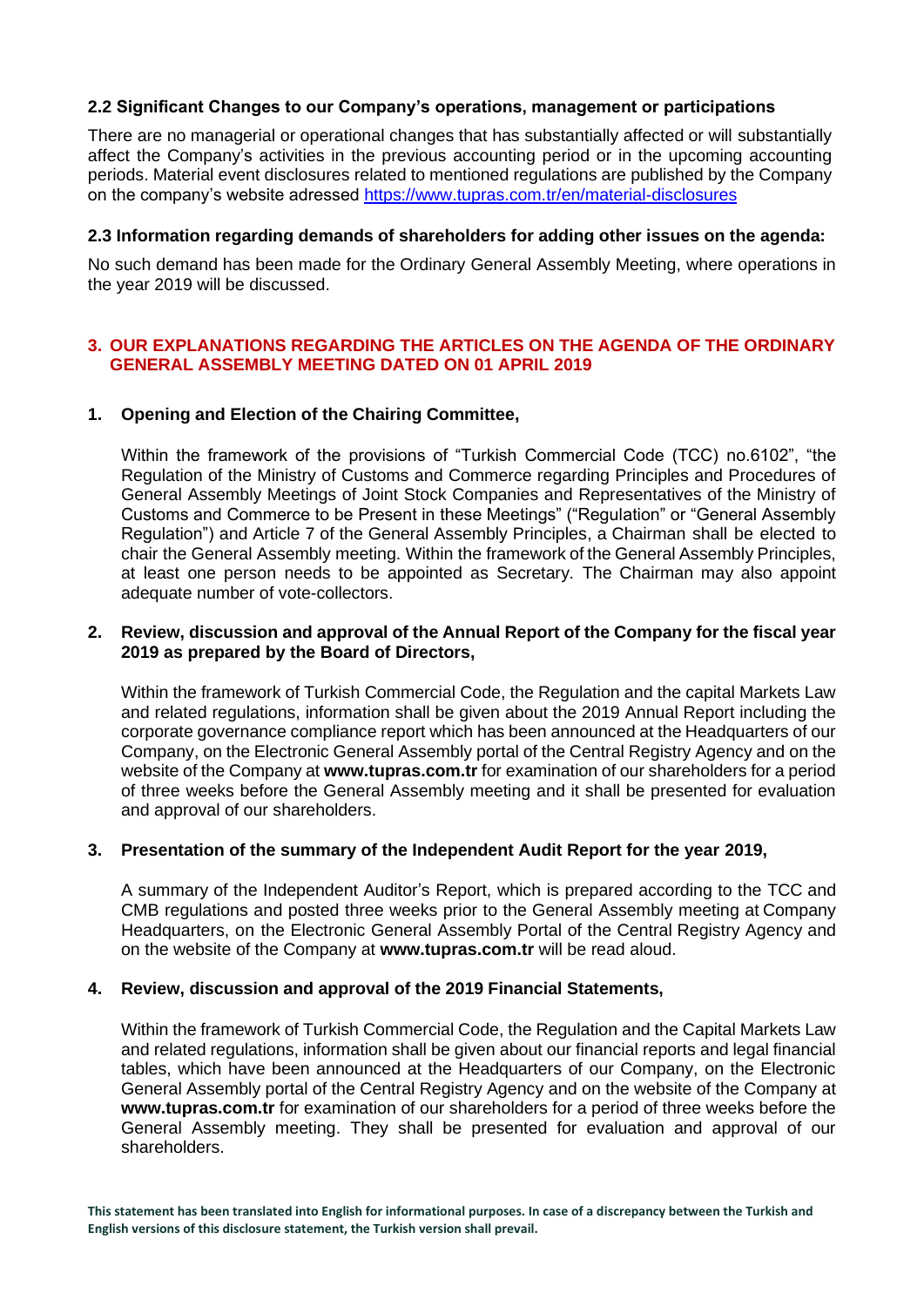### **5. Release of the members of the Board of Directors from liability for the affairs of the Company for the year 2019,**

Within the framework of TCC and Regulation provisions, release of the members of Board of Directors one by one regarding the activities, transactions and accounts of the year 2019 shall be presented for approval of the General Assembly.

## **6. Within the framework of the Company's dividend policy; approval, amendment or disapproval of the Board of Directors' proposal on profit distribution of year 2019 and the date of dividend distribution,**

According to our financial statements for the accounting period 01.01.2019 – 31.12.2019, prepared by our Company within the framework of the Turkish Commercial Code and Capital Markets Law and related regulations in compliance with Turkish Financial Reporting Standards and audited by PwC Bağımsız Denetim ve Serbest Muhasebeci Mali Müşavirlik A.Ş. net profit of TL 525,837,000.00 attributable to equity holders of the parent and net losses of TL 1,139,412,897.98 as per the records in accordance with the Tax Procedural Law have been noted. The dividend payment proposal drawn up in accordance with the Dividend Distribution Table format provided in the Dividend Communiqué numbered II-19.1 and the Dividend Manual announced in accordance with the said Communiqué, is provided in **Appendix 1.**

## **7. Determination of the number of Board Members, their term of office, election of members in accordance with the number determined and election of independent board members,**

Taking into consideration the principles regarding election of the members of the Board of Directors set forth in our articles of association according to regulations of the capital Markets Board, TCC and the Regulation, new members shall be elected in place of those whose terms of office expire. Furthermore, for the purpose of compliance with the Communiqué Serial: II-17.1 of the Capital Markets Board, independent member election shall be made.

According to article 10 of our articles of association, our Company shall be managed by a Board of Directors, which consists of at least 5 members to be elected for a maximum period of 1 year by the General Assembly within the scope of provisions of the Turkish Commercial Code. General Assembly may decide on the renewal of the Board of Directors even if their term of office have not expired.

In accordance with the article 10 of our Articles of Association, it is foreseen that the Board of Directors will be composed of 11 people in 2020. Four of the members of the Board of Directors to be selected must meet the independence criteria defined in the CMB's mandatory Corporate Governance Principles.

Upon the Corporate Governance Committee's proposal after the evaluation of candidates presented to them, the following independent member nominees are selected with the decision taken on 09.01.2020 by the Board of Directors: Mr Muharrem Hilmi Kayhan, Mrs Ayşe Canan Ediboğlu and Mr Kamil Ömer Bozer. The CMB has not given any negative opinion on these candidates in its statements, which has been notified to our company dated 31.01.2020.

Pursuant to Article 10 of the Articles of Association, one member of the Board of Directors must be elected from among the candidates nominated by the Privatization Administration. Our company has not yet been informed by the Privatization Administration regarding the candidate who works as an independent board member.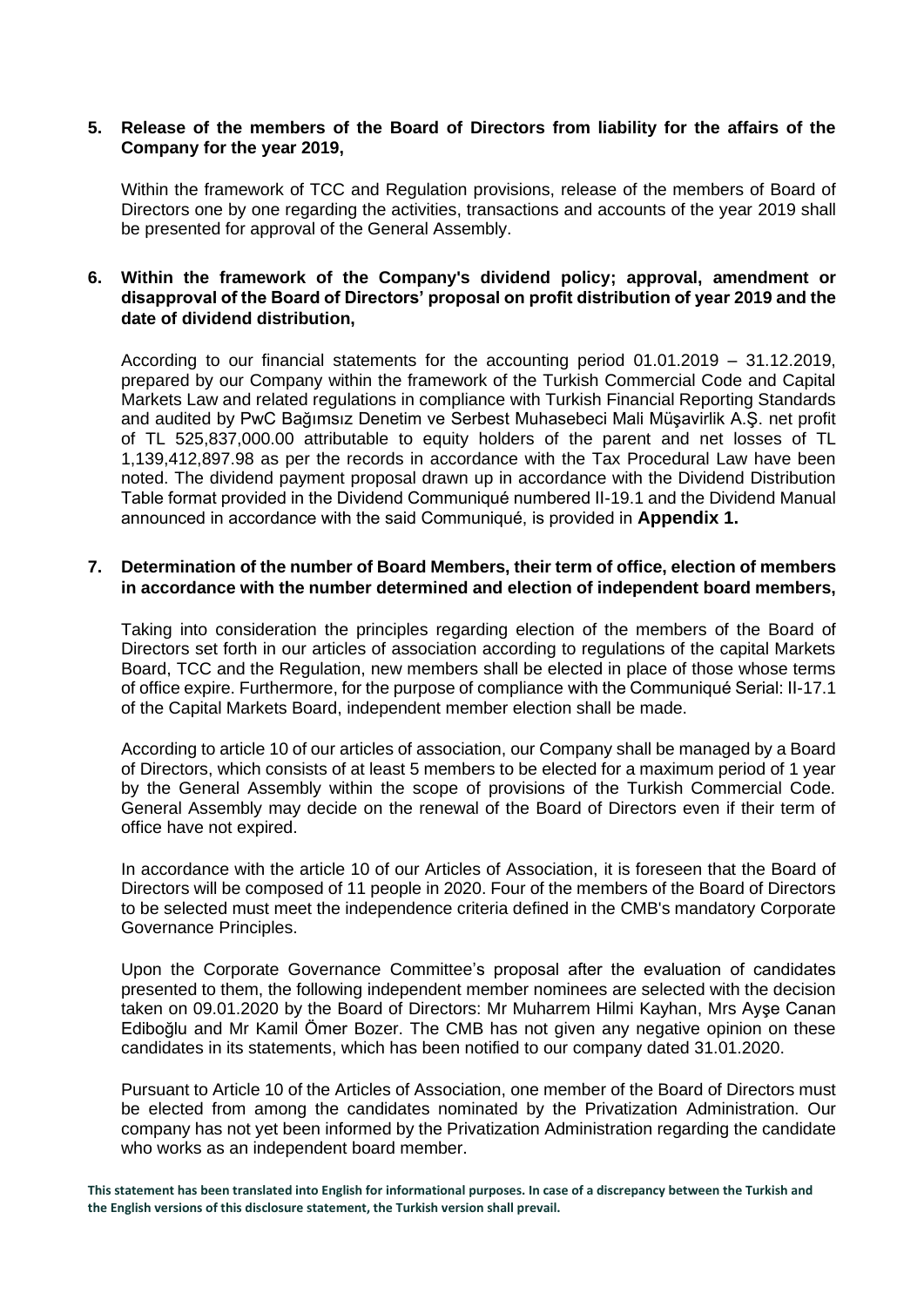Curriculum Vitae of existing Board of Directors candidates and Declarations of Independence for the current independent member candidates are given in **Appendix 2.**

### **8. In accordance with the Corporate Governance Principles, presentation to shareholders and approval by the General Assembly of the "Remuneration Policy" for the members of the Board of Directors and the Senior Executives and the payments made on that basis,**

According to Compulsory Corporate Governance Principle number 4.6.2 of the Capital Markets Board, remuneration principles related to the members of the Board of Directors and senior managers must be set forth in writing and must be presented for information of shareholders in the General Assembly meeting as a separate article and the shareholders must be given the opportunity to declare their opinion regarding this matter. Remuneration policy prepared for this purpose is given in **Appendix 3.** Within the scope of the policy, the benefits which are provided to the members of the board of directors and senior management by Turkish Petroleum Refineries Incorporation are disclosed in footnote 31 of our financial statements for the year of 20198.

### **9. Resolution of annual gross salaries of the Members of the Board of Directors,**

Within the scope of article 8 of our agenda on the Remuneration Policy, which will be submitted to General Assembly for approval, amount of monthly gross fees to be paid to the members of the Board of Directors in 2020 shall be determined by our shareholders.

## **10. Approval of the Independent Audit Firm as selected by the Board of Directors, in accordance with the provisions of the Turkish Commercial Code and the Capital Markets Board regulations,**

In accordance with the Turkish Commercial Code and regulations of the Capital Markets Board, in the meeting of our Board of Directors held on the date of 27 January 2020, by obtaining the opinion of the Committee in charge of audit, it has been decided to select PwC Bağımsız Denetim ve Serbest Muhasebeci Mali Müşavirlik Anonim Şirketi (a member firm of Pricewaterhouse) to audit the financial tables of our Company covering the accounting term of 2020 and to conduct other activities set forth in said laws and this selection shall be presented for approval of the General Assembly.

#### **11. Presentation to shareholders of the donations made by the Company in 2019 and resolution of an upper limit for donations to be made for 2020,**

Pursuant to Article 6 of the CMB's Communiqué on Dividends No. II-19.1, in cases not specified in the Articles of Association, the limit of donations to be made must be determined by the General Assembly, and the information concerning the donations and payments must be provided to shareholders at the General Assembly. In 2019, donations totaling TL 3,482,982.51 were made to foundations and associations. TL 2.104,8 thousand to Schools, TL 726.5 thousand to Koç University and; the remaining amount (TL 651.7 thousand) has been made to various other institutions and organizations.

The upper limit of donations to be made in 2020 is going to be decided by the General Assembly.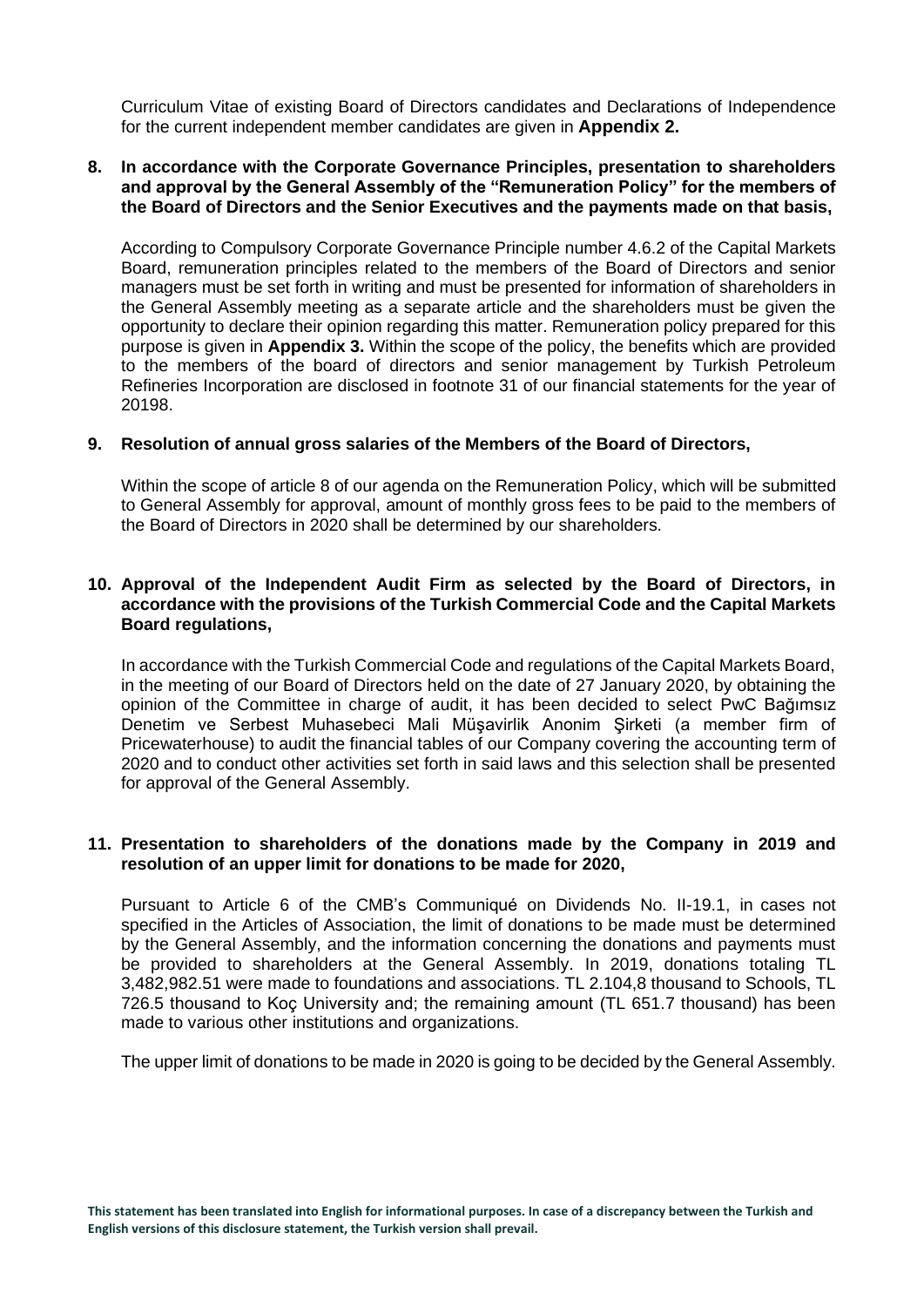## **12. In accordance with the Capital Markets Board regulations, presentation to shareholders of the securities, pledges and mortgages granted in favour of the third parties in the year 2019 and of any benefits or income thereof,**

In accordance with The Capital Market Board's Regulation II-17.1, article 12, to inform the shareholders about the revenues or benefits acquired by the Company and/or its subsidiaries through guarantees, pledges and mortgages established in favor of 3rd parties necessary information is given in the Consolidated financial statements dated 31.12.2019 under foot note 22:

|                                                                                         |           | <b>December 31, 2019</b> December 31, 2018 |
|-----------------------------------------------------------------------------------------|-----------|--------------------------------------------|
| A. CPMs given for companies in the name of its own legal<br>personality                 | 4.664.967 | 2.777.660                                  |
| B. CPMs given on behalf of the fully<br>consolidated companies (*)                      | 980.238   | 970.480                                    |
| C. CPMs given for continuation of its economic<br>activities on behalf of third parties |           |                                            |
| D. Total amount of other CPMs                                                           |           |                                            |
| i) Total amount of CPMs given on behalf of the majority                                 |           |                                            |
| shareholder                                                                             |           |                                            |
| ii) Total amount of CPMs given on behalf of                                             |           |                                            |
| third parties which are not in scope of B & C                                           |           |                                            |
| iii) Total amount of CPMs given on behalf of                                            |           |                                            |
| third parties which are not in scope of C                                               |           |                                            |
| Total                                                                                   | 5.645.205 | 3.748.140                                  |

Guarantees given are mainly composed of guarantees given to government entities and customs offices. As at 31 December 2019, letters of guarantee given to banks are given for loans which were used by Companies within scope of consolidation amounting to TRY 857.850 thousand and for derivative financial instruments amounting to amounting to TRY 857,850 thousand and for derivative financial instruments amounting to TRY122,388 thousand. A commission at an amount of TRY 3,274 thousand is recognized as of 31 December 2019 related to letter of guarantees given in favor of partnerships included in full consolidation.

**13. Authorization of the shareholders with management control, the members of the Board of Directors, the senior executives and their spouses and relatives related by blood or affinity up to the second degree as per the provisions of articles 395 and 396 of the Turkish Commercial Code and presentation to shareholders, of the transactions carried out thereof in the year 2019 pursuant to the Corporate Governance Communique of the Capital Markets Board,**

The members of the Board of Directors can do business only with the approval of the General Assembly, as stipulated in the first subsection of Articles 395 and 396 of the TCC entitled Competition Ban and Ban on doing Business with the Company and Borrowing for the Company.

Pursuant to the Capital Markets Board Mandatory Corporate Governance Principles No. 1.3.6, the General Assembly shall be informed in the event that shareholders having managerial control, shareholder board members, senior management and relatives up to the second degree of blood or affinity engaged in a significant business transaction creating a conflict of interest with the Company or its subsidiaries, competed with the company in the same line of business on their own behalf or on the behalf of others, or was involved in the same business as that of the Company as unlimited partner in another company. Information about said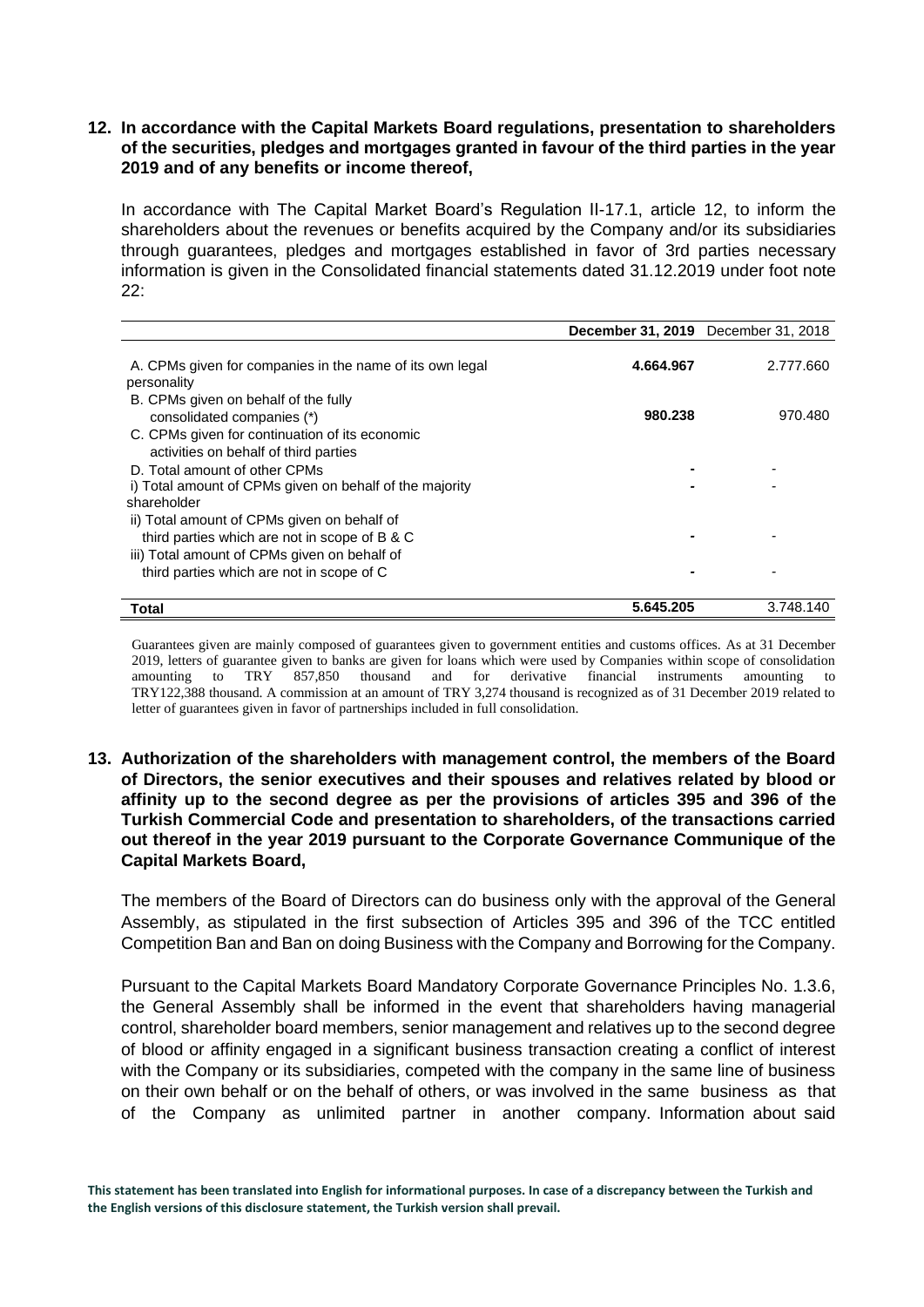transactions must be included as a separate article on the agenda and recorded into the minutes of the General Assembly.

To fulfill the requirements of these regulations, permission shall be sought from the shareholders at the General Assembly and the shareholders shall be informed of any transaction in this respect. Some of the shareholders having managerial control, shareholder board members, senior management and relatives up to the second degree of blood or affinity are also board members at several Koç Group companies including those with similar operations to our Company. In 2019, there has not been any material transaction which requires notification in accordance with Corporate Governance Principle No. 1.3.6 of the Corporate Governance Communique.

## **14. Wishes and Opinions.**

## **APPENDICES:**

1.2019 Dividend Distribution Proposal

2.CVs of Board of Directors Candidates and Independence Declarations of Independent Board Member Candidates

3.Remuneration Policy for Board of Directors and Executive Management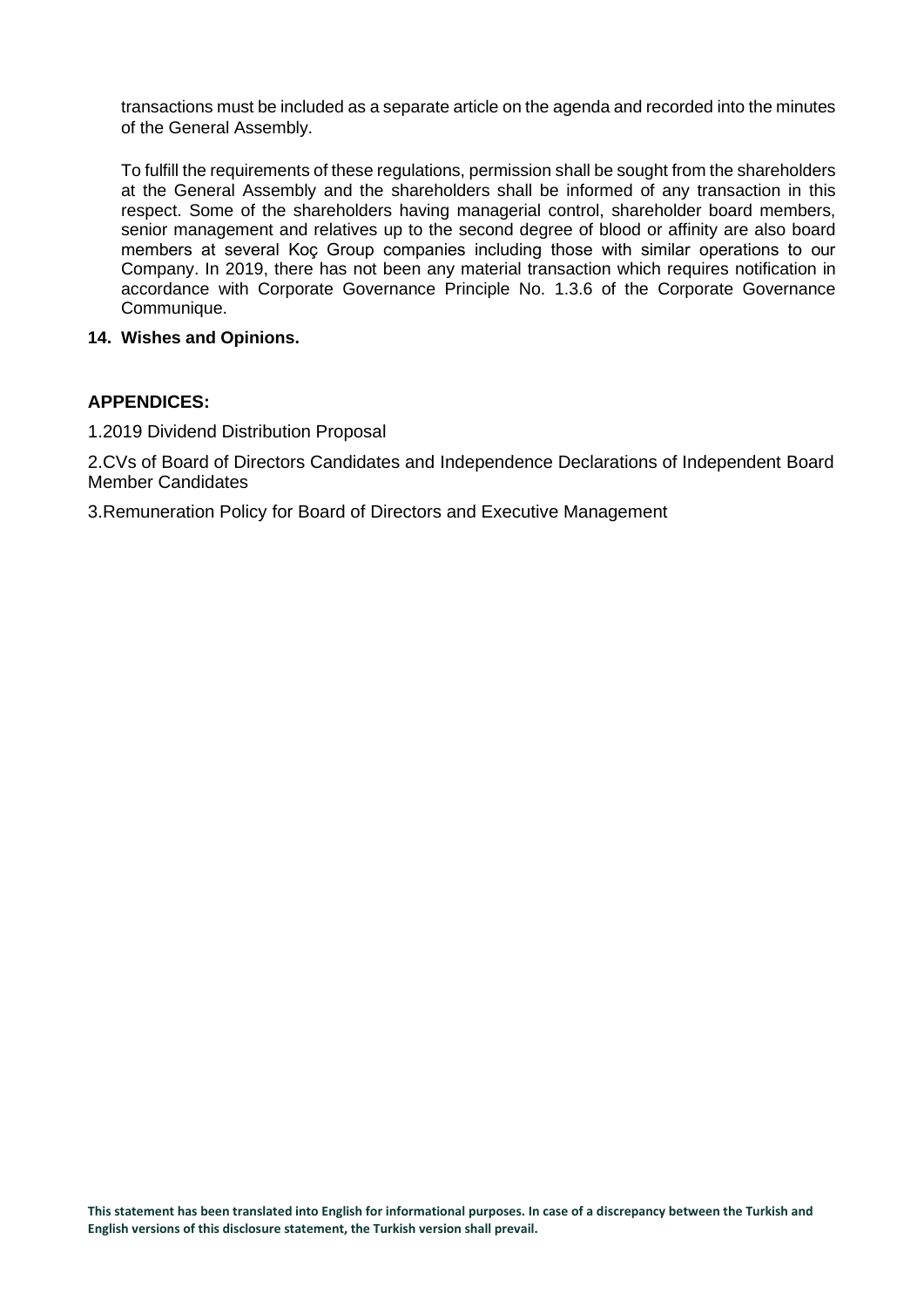## **APPENDIX 1 - 2019 DIVIDEND DISTRIBUTION PROPOSAL**

|     | 1. Paid in Capital/Issued Capital                                                      |                                 |                             | 250.419.200,00                                              |  |
|-----|----------------------------------------------------------------------------------------|---------------------------------|-----------------------------|-------------------------------------------------------------|--|
|     | 2. Total Legal Reserves (According to Statutory Income Statements)                     |                                 |                             | 503.342.592,00                                              |  |
|     | Information on privileges in profit distribution if any in the Articles of Association |                                 |                             |                                                             |  |
|     |                                                                                        |                                 | According to CMB            | According to Statutory Records                              |  |
| 3.  | Current period profit / loss (=)                                                       |                                 | -370.841.000,00             | -1.139.412.897,98                                           |  |
| 4.  | Taxes payable ( - )                                                                    |                                 | -896.678.000,00             | 0,00                                                        |  |
| 5.  | Net profit $( = )$                                                                     |                                 | 525.837.000,00              | -1.139.412.897,98                                           |  |
| 6.  | Previous years losses ( - )                                                            |                                 |                             | 0,00                                                        |  |
| 7.  | General Legal reserves ( - )                                                           |                                 |                             |                                                             |  |
| 8.  | DISTRIBUTABLE NET PROFIT FOR THE PERIOD (=)                                            |                                 | 525.837.000,00              | 0,00                                                        |  |
| 9.  | Donations made during the year $(+)$                                                   |                                 | 3.482.982,51                |                                                             |  |
| 10. | Net Distributable Profit added donations                                               |                                 | 529.319.982,51              |                                                             |  |
|     | <b>First dividend to Shareholders</b>                                                  |                                 |                             |                                                             |  |
|     | Cash                                                                                   |                                 | 0,00                        | 0,00                                                        |  |
| 11. | <b>Bonus</b>                                                                           |                                 |                             |                                                             |  |
|     | Total                                                                                  |                                 | 0,00                        | 0,00                                                        |  |
| 12. | Dividend to privileged shareholders                                                    |                                 |                             |                                                             |  |
| 13. | Distributed other dividend                                                             |                                 | 0,00                        | 0,00                                                        |  |
|     | - Dividend to the Board Members                                                        |                                 |                             |                                                             |  |
|     | - Dividend to the Employees                                                            |                                 |                             |                                                             |  |
|     | - Other                                                                                |                                 |                             |                                                             |  |
| 14. | Dividend to redeemed shareholders                                                      |                                 |                             |                                                             |  |
| 15. | Secondary dividends to shareholders                                                    |                                 |                             | 0,00                                                        |  |
| 16. | General legal reserves                                                                 |                                 | 0,00                        | 0,00                                                        |  |
| 17. | <b>Statutory reserves</b>                                                              |                                 |                             |                                                             |  |
| 18. | Special reserves                                                                       |                                 |                             |                                                             |  |
| 19. | <b>EXTRAORDINARY RESERVES</b>                                                          |                                 | 525.837.000,00              | 0,00                                                        |  |
|     | Other Resources to be ditributed                                                       |                                 | 0,00                        | 0,00                                                        |  |
|     | Previous years profit<br>Extraordinary reserves                                        |                                 |                             |                                                             |  |
| 20. |                                                                                        |                                 |                             |                                                             |  |
|     | - Other distributable reserves as per the law and the Articles of<br>Association       |                                 | 0,00                        | 0,00                                                        |  |
| 21. | Allocated Legal Reserves to be distributed from other sources                          |                                 | 0,00                        | 0,00                                                        |  |
|     |                                                                                        |                                 | <b>DIVIDEND RATIO TABLE</b> |                                                             |  |
|     | <b>CDOUD</b>                                                                           | <b>TOTAL AMOUNT OF DIVIDEND</b> |                             | <b>TOTAL DISTRIBUTED</b><br><b>DIVIDEND/NET DISTRIBUTED</b> |  |

#### **01.01.2019 - 31.12.2019 PROFIT DISTRIBUTION PROPOSAL**

|            | <b>GROUP</b> | <b>TOTAL AMOUNT OF DIVIDEND</b><br><b>DISTRIBUTED</b> |                   | <b>TOTAL DISTRIBUTED</b><br>DIVIDEND/NET DISTRIBUTED<br><b>PROFIT</b> | <b>DIVIDEND PER SHARE WITH</b><br><b>NOMINAL VALUE OF TL1</b> |                  |
|------------|--------------|-------------------------------------------------------|-------------------|-----------------------------------------------------------------------|---------------------------------------------------------------|------------------|
|            |              | AMOUNT (TL)                                           | <b>BONUS (TL)</b> | <b>RATIO (%)</b>                                                      | AMOUNT (TL)                                                   | <b>RATIO (%)</b> |
| <b>NET</b> | ΙA           | 0,00                                                  |                   | 0,00                                                                  | 0,0000                                                        | 0,00             |
|            | IС           | 0.00                                                  |                   | 0,00                                                                  | 0.0000                                                        | 0,00             |
|            | <b>TOTAL</b> | 0,00                                                  | 0,00              | 0,00                                                                  |                                                               |                  |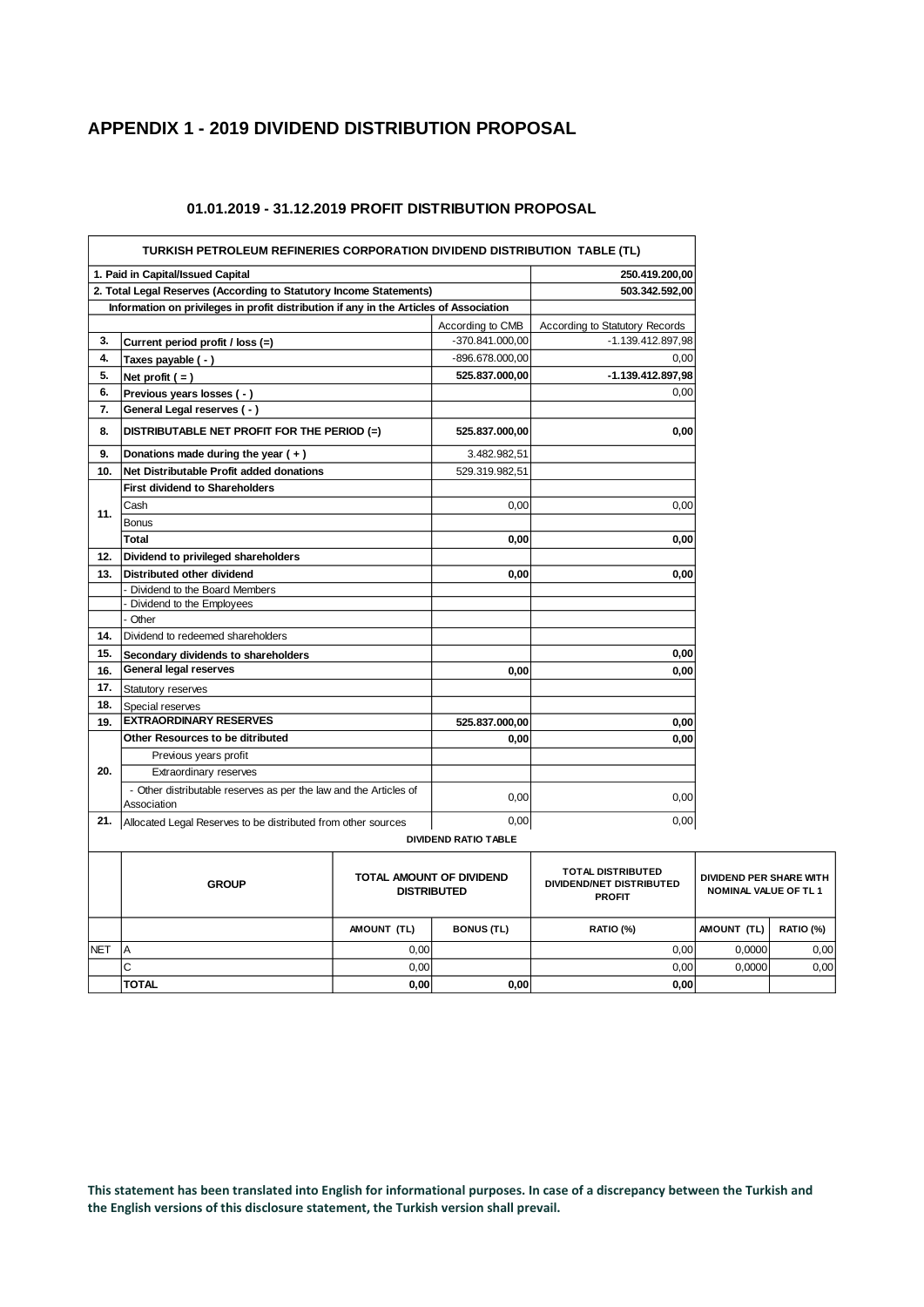## **APPENDIX 2 - CVs OF BOARD OF DIRECTORS CANDIDATES AND INDEPENDENCE DECLARATIONS OF INDEPENDENT MEMBER CANDIDATES**

#### **Ömer M. Koç Chairman**

He received his B.A. degree from Columbia University in 1985. He worked at Kofisa Trading for one year and completed his MBA at Columbia University in 1989. After working at Ramerica International Inc., he joined the Koç Group in 1990. He held various senior positions at Koç Holding including Finance Coordinator, Vice President and President of the Energy Group. He became Member of the Board of Directors in 2004 and Vice Chairman in May 2008. In February 2016, he was appointed as the Chairman of the Board of Directors of Koç Holding. He serves as the Vice President of TÜSİAD High Advisory Council, Chairman of Tofaş and Yapı Kredi Kültür Sanat Yayıncılık Board of Directors and Member of the Board of Directors at other Koç Group companies. He is also the Chairman of Turkish Educational Foundation Board of Trustees and Chairman of the Board of Directors of Geyre Foundation. Ömer M. Koç has been serving as the Chairman of Tüpraş Board of Directors since 2008

Ömer M.Koç has been serving as the Chairman of the Company since 2008.

### **Ali Y. Koç Vice Chairman**

He received his bachelor's degree from the Management Faculty of Rice University and MBA from Harvard Business School. He started his career at American Express Bank as a Management Trainee and continued as an Investment Analyst at Morgan Stanley Investment Bank. Ali Y. Koç joined Koç Holding in 1997 and held senior-level positions until 2010 including new business development and information Technologies as well as President of Corporate Communications and IT Group. After serving as Member of the Board of Directors at Koç Holding for over 8 years, he was elected as Vice Chairman in February 2016. Since April 2016, Ali Y. Koç also serves as Chairman of the Board of Directors of Koç Financial Services, Yapı Kredi Bank, Ford Otosan, Otokar as well as several other Koç Group companies. In addition to being Chairman and Vice Chairman at Turkey's largest companies and financial institutions, Ali Y. Koç also contributes to the country's social and economic development and currently is the President of Fenerbahçe Sports Club and the National Competition Research Association (URAK), Member at the Foreign Economic Relations Board (DEİK), Member of the Global Advisory Council of Bank of America, Harvard University and Council on Foreign Relations. He is also a Member of the Panel of Senior Advisers at Chatham House and recently joined the Trade and Investment Council at the Confederation of British Industry.

Appointed in 2008 as a member of Tüpraş Board of Directors, Ali Y. Koç has been serving as the Vice Chairman of the Company since April 2016.

## **Rahmi M. Koç Member**

A graduate of Johns Hopkins University in Business Administration, he joined the Koç Group in 1958 at Otokoç Ankara. He became Chairman of the Management Committee in 1980 and was named Chairman of the Board of Directors of Koç Holding in 1984, a post he held until 2003 when he became the Honorary Chairman. Apart from Koç Holding, he also serves as a Member / Chairman of the Board of Directors of other Koç Group companies. In addition, Rahmi M. Koç is or has been affiliated with social and professional organizations including:

- The Metropolitan Museum of Art, New York City, Honorary Trustee
- Co-Chairman of the Business Advisory Council for South East Europe (BAC SEE)
- Vice Chairman of the Board of Trustees of Vehbi Koç Foundation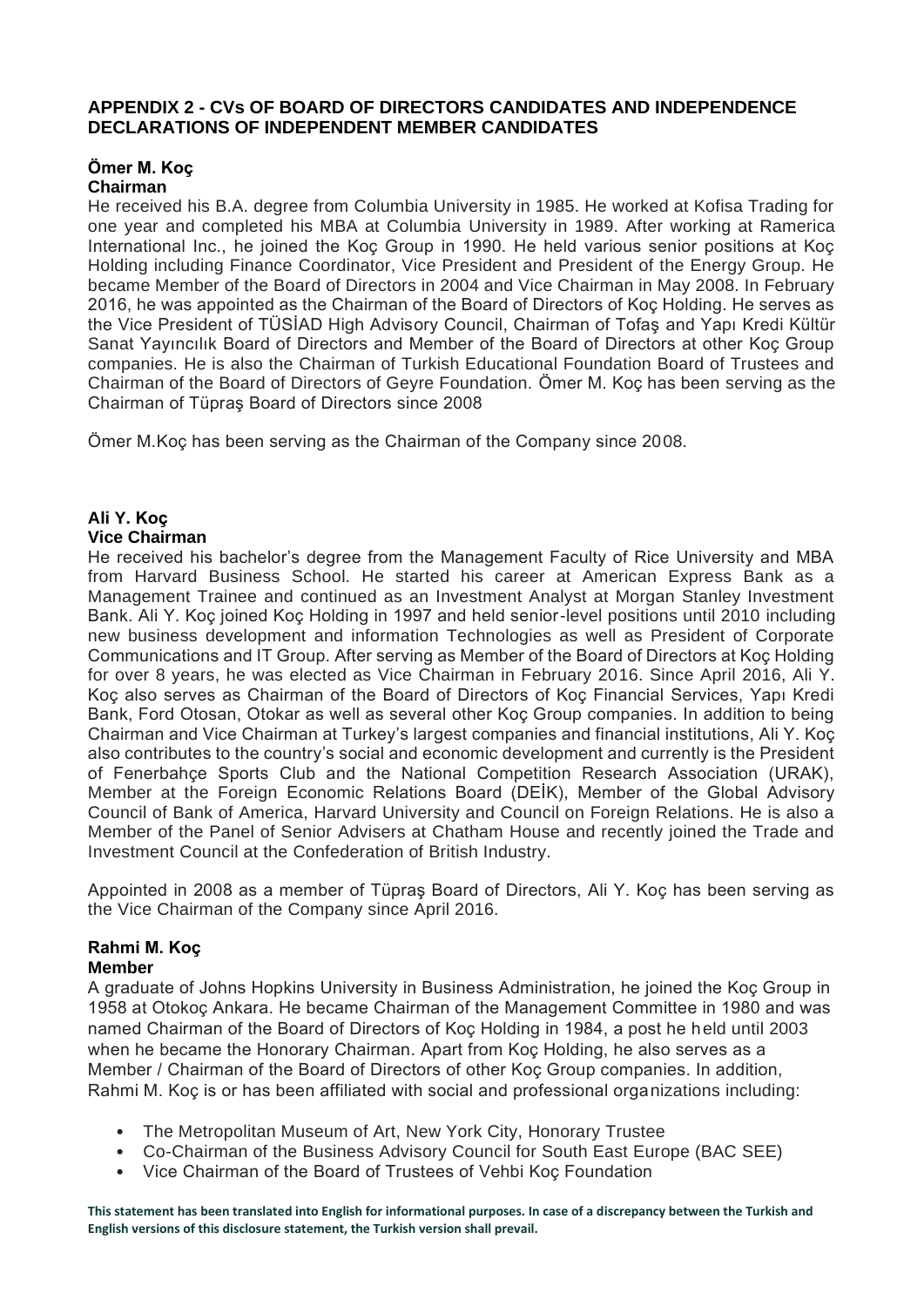- Honorary Chairman of the Board of Trustees of Koç University
- Founder and Chairman of the Board of Directors of the Rahmi M. Koç Museum and Cultural Foundation
- Chairman of the Board of Directors of the Vehbi Koç Foundation American Hospital
- Honorary Chairman and Founding Member of TURMEPA, The Turkish Marine and Environment Protection Association
- Honorary Chairman of the Advisory Board of the Turkish Industrial and Business Association (TÜSİAD)
- Member of the Advisory Board of the Turkish Employers Association
- Founding Chairman of the Global Relations Forum
- Former President of the International Chamber of Commerce (1.1.1995-31.12.1996)
- Former President of the Turkish Greek Business Council (1992-1999)
- Former Member of the Allianz Aktiengesellschaft International Advisory Board
- Former Member of the JP Morgan International Council
- Former Member of the International Advisory Board of the US Council on Foreign Relations

Rahmi M. Koç has been awarded with the following merits and degrees:

- "Honorary Doctorate" degrees by Johns Hopkins University (Baltimore-Maryland), Eskişehir Anadolu University, Izmir Ege University, Ankara Bilkent University, Ovidius University of Constanza and Aydın Adnan Menderes University
- "Outstanding Service Award" by the President of the Turkish Republic
- German Government's "Grosses Verdienst Kreutz"
- "Order of High Merit of the Italian Republic"
- "Order of Merit of the Austrian Government"
- "(Honorary) Commander of the Most Excellent Order of the British Empire (CBE)"
- "Officier dans l'Ordre National de la Légion d'Honneur", the highest medal awarded by the French government
- "Responsible Capitalism Lifetime Achievement Award" from FIRST, a leading multidisciplinary international affairs organization
- The medal of Foreign Policy Association (FPA), globally recognized think-tank with its 100-year history
- "Hadrian Award" by the World Monuments Fund to the Koç Family
- "Carnegie Medal of Philanthropy" (New York) to the Koç Family
- "BNP Paribas Philanthropy Award" (Paris) to the Koç Family
- "Iris Foundation Award" from BARD Graduate Center to the Koç Family (April 2012) Rahmi M. Koç has been serving as a Member of the Board of Directors of Tüpraş since 2008.

#### **Semahat S. Arsel Member**

She began her career in 1964 as a Member of the Board of Directors of Koç Holding, a position she continues to hold. In addition, she is Chairman of the Board of Directors of Vehbi Koç Foundation and the Divan Group, President of the Semahat S. Arsel Nursing Education and Research Center and Founder of the Koç University School of Nursing. She also serves as Member of the Board of Directors of other Koç Group companies. She is Second Chairman of the Florence Nightingale Foundation as well as Member of the Board of Trustees of the Educational Volunteers Foundation of Turkey (TEGV). Semahat S. Arsel has received an "Honorary Doctorate" degree from Istanbul University.

Semahat S. Arsel has been a member of Tüpraş Board of Directors since 2009.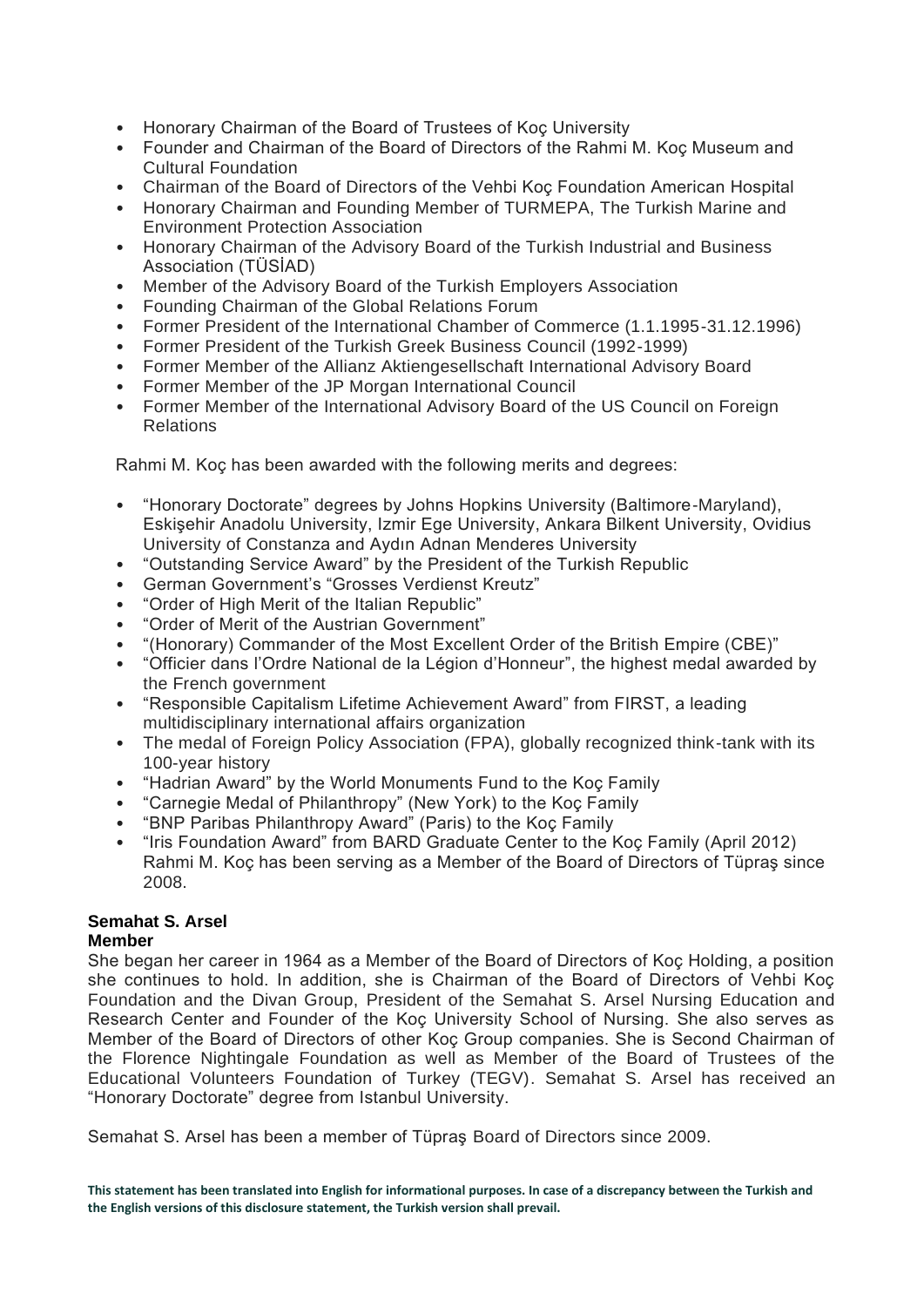## **Levent Çakıroğlu Member**

Levent Çakıroğlu graduated from Ankara University Faculty of Political Sciences, Business Administration Department and received his master's degree from University of Illinois. He started his career as an Assistant Auditor at the Ministry of Finance in 1988, where he worked as a Senior Auditor between 1991 and 1997.He was appointed as Assistant Manager of Financial Crimes Investigation Board between 1997 and 1998, meanwhile he taught as a Part Time Instructor at Bilkent University. Levent Çakıroğlu joined Koç Group in 1998 as Koç Holding Financial Group Coordinator. He was the General Manager of Koçtaş between 2002 and 2007 and the CEO of Migros between 2007 and 2008. He was assigned as the CEO of Arçelik in 2008 and also became President of the Durable Goods Group of Koç Holding in April 2010. Çakıroğlu has been appointed as the CEO of Koç Holding in April 2015. He currently serves as the CEO and has also been Member of the Board of Directors of Koç Holding since April 2016. Levent Çakıroğlu is also Chairman of the Board of Directors of Arçelik- LG and TürkTraktör as well as the Vice Chairman of Otokar and Member of the Board of Directors at various Koç Holding companies.

Levent Çakıroğlu has been a member of Tüpraş Board of Directors since 30 March 2015.

#### **Erol Memioğlu Member**

Erol Memioğlu is a graduate of the Middle East Technical University's Petroleum Engineering Department. He started his business career in 1979 as Senior Engineer at the Turkish Petroleum Corporation (TPAO) and later became Production Manager and President of the Overseas Projects Group. He was appointed Vice President at the Koç Holding A.Ş. Energy Group in 1999, later served as an Executive Board Member at Koç Holding Energy Group from 2003 to 2004; he has served as President of the same Group between May 2004 and April 2016.

Erol Memioğlu has been a member of Tüpraş Board of Directors since 2006.

### **Yağız Eyüboğlu Member**

Yağız Eyüboğlu graduated from Boğaziçi University, Department of Economics in 1991; subsequently, he earned his MBA from Koç University in 1996. He began his professional career as a Management Trainee at Arçelik A.Ş. in 1991. Starting in 1993, he worked at Koç Holding for more than 10 years, as Senior Internal Auditor, Assistant Financial Coordinator and Financial Coordinator, respectively. Between 2004 and 2009, Yağız Eyüboğlu assumed several roles within the Koç Group, including CFO of Arçelik A.Ş., CEO and Board Member of Beko Elektronik A.Ş., Assistant to the President of Koç Holding Foreign Trade and Tourism Group, and Human Resources Director of Koç Holding. From 2009 to October 2015, he was the General Manager of Aygaz. In October 2015, he was appointed Deputy President of the Energy Group at Koç Holding and since April 2016 he has been serving as President of Energy Group. He currently serves as a Board Member both in several Koç Holding companies and sectoral nongovernmental organizations.

Yağız Eyüboğlu has been a member of Tüpraş Board of Directors since 4 April 2016.

## **Zafer Sönmez**

## **Independent Member and Privatization Administration Representative\*** 1

Zafer Sönmez graduated from Istanbul University, Department of Business Administration. In 1997, Sönmez began his professional career at Interbank in the Audit Department. Between

 $<sup>1</sup>$  As stated in the 7th article of the general assembly information document, the independent candidate for the board of</sup> directors, who will take office in 2020 by the Privatization Administration, has not been notified yet and the CV of Mr. Zafer Sönmez who is currently on duty is presented.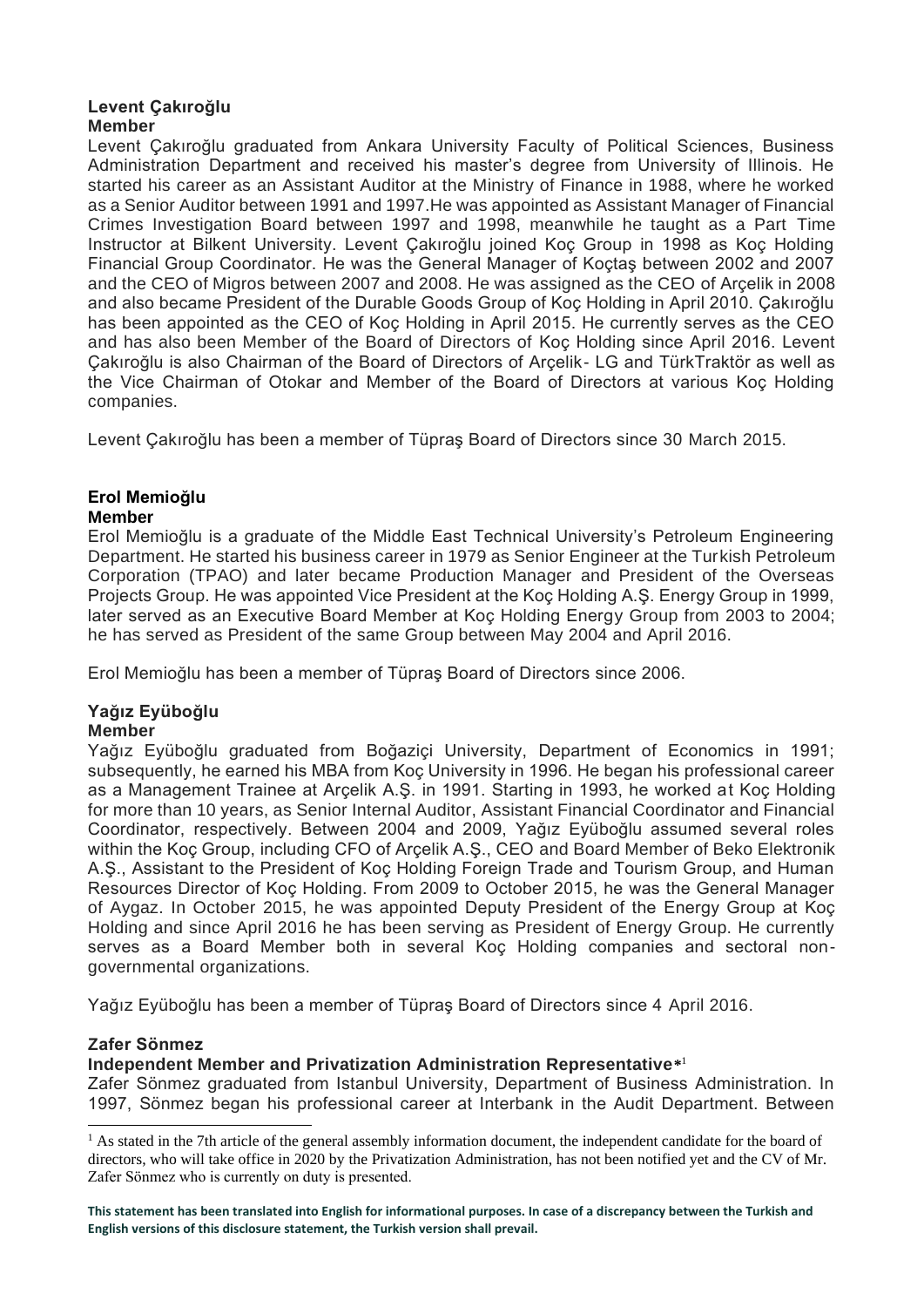2000 and 2003, he worked at Dışbank and he served at MNG Bank in 2004. Between 2010 and 2011, Sönmez served as Corporate Banking Director at the Istanbul Branch of Royal Bank of Scotland. Between 2005 and 2010, he held management roles in the Portfolio Management and Corporate Banking Departments. In October 2013, he took part in the establishment of Khazanah Turkey Regional Office and between 2012 and 2013, he served as the Senior Manager of the Middle East and Central Asia of Khazanah Nasional Berhad in Turkey.

Between 2017 and 2018 he was responsible for Khazanah Turkey Regional Office's investments in the Middle East, Central Asia, Eastern Europe and North Africa and led the Khazanah Africa team. He also served as a member of the Board of Directors of Acıbadem Sigorta between 2013 and 2018, Acıbadem Health Group between 2017 and 2018 and Sabiha Gökçen International Airport between 2016 and 2018. Zafer Sönmez, who was assigned as Board member and CEO of Türkiye Varlık Fonu A.Ş. in September 2018, is also deputy chairman of Board of Directors in PTT and worked as vice chairman of the Board of Directors in Borsa İstanbul between September 2018 and April 2019.

Zafer Sönmez is currently a Member of the Board of Directors appointed by the ÖİB and has been the Independent Board Member of Tüpraş since March 2019.

# **Ayşe Canan Ediboğlu**

### **Independent Member**

After completing her high school education at Ancaster House School, she got her bachelor's degree in economics and her master's degree in financial management and control from the University of Southampton, U.K. After working as a research assistant at the same University, she continued her career as a Planning Manager at Shell in 1980. She held various positions at Shell Turkey, before being appointed as its General Manager in 2002 and Shell Turkey National Manager in 2006. She sat as a member on the Board of Directors of Shell-Turcas Petrol A.Ş. Ayşe Canan Ediboğlu served as an Independent Member of Aygaz Board of Directors between 2012-2018

Ayşe Canan Edipoğlu has been an Independent Member of Tüpraş Board of Directors since March 2018.

### **Muharrem Hilmi Kayhan Independent Member**

Muharrem Kayhan received education at St. Joseph French School and Robert College of İstanbul. He got his Engineering Degree in Textiles in 1976 from the University of Manchester in England. He received his MBA from Cornell University in 1978. Muharrem Kayhan is presently Chairman of the boards of Söktaş and its subsidiaries. He has represented the interests of the Turkish textile industry in various European Union platforms while serving on the boards of the Aegean Chamber of Industry, the Exporters' Union, and the Turkish Textile Employers' Union. He served as the Chairman of TÜSİAD between 1997 and 1999, and is now an Honorary Chairman. Muharrem Kayhan serves on the Board of Trustees of Robert College the İzmir Culture, Art and Education Foundation, and Bizim Okul Foundation. He has represented Spain as Honorary Consul in İzmir since 2003. He is the recipient of the Turkish National Assembly Distinguished Service Award (2009).

Muharrem Hilmi Kayhan has been an Independent Member of Tüpraş Board of Directors since March 2018.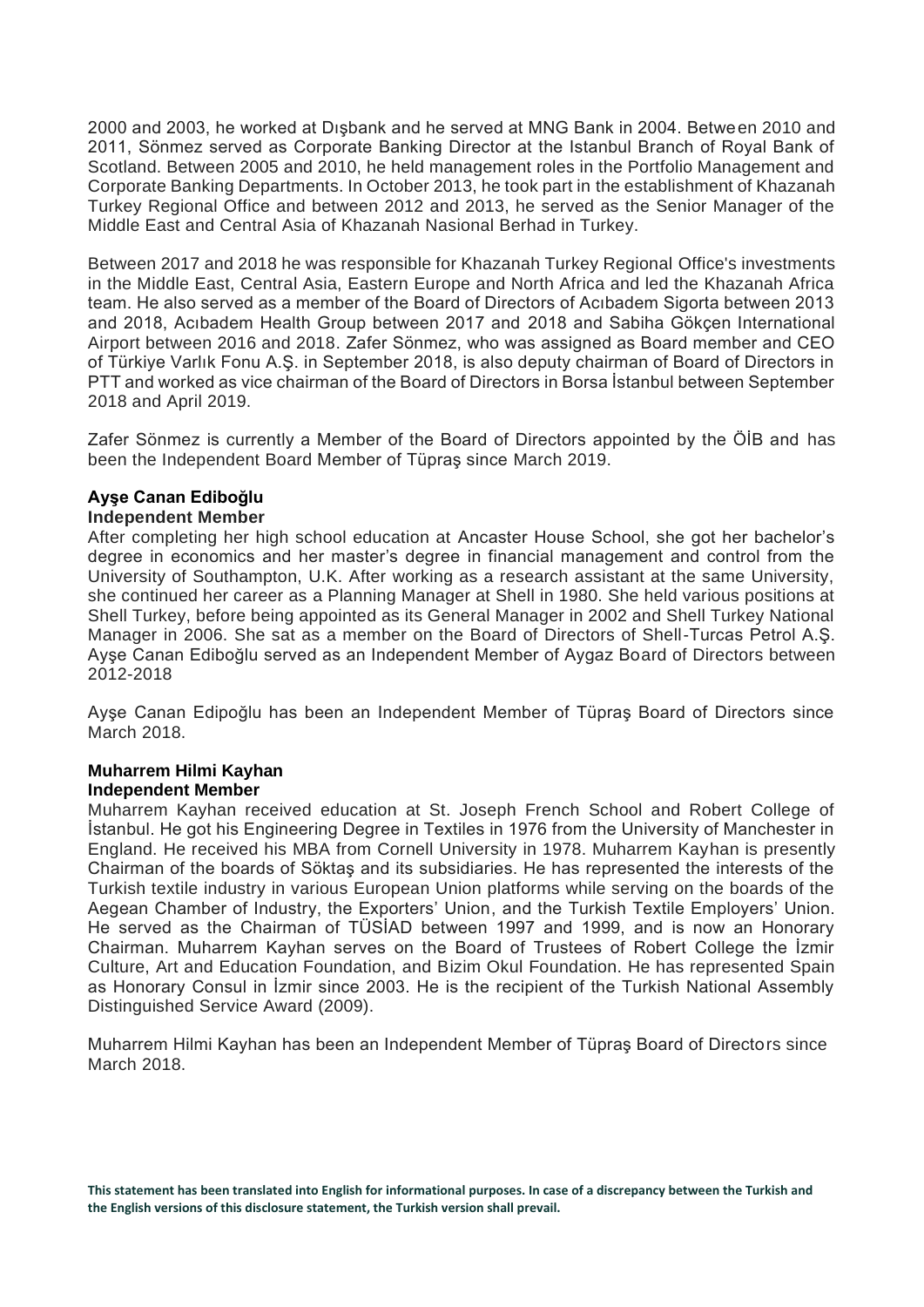## **Kamil Ömer Bozer Independent Member**

After receiving his degree in business administration from the Middle East Technical University, Kamil Ömer Bozer completed a master's degree at Georgia State University in U.S.A. He began his career as a management trainee at Koç Holding A.Ş. in 1985. After serving as Deputy Chief Executive of Maret A.Ş. from 1990 and as General Manager of Düzey A.Ş. from 1995, he became General Manager of Migros Türk T.A.Ş. in 2002. He was appointed President of Food, Retailing and Tourism Group in 2005. He served as President of Food and Retailing Group between 2006 and 2008, and once again as President of Tourism, Food and Retailing Group from 2009 to April 2011. Kamil Ömer Bozer currently serves as a Board Member at Coca Cola İçecek, Adel Kalemcilik Ticaret ve Sanayi A.Ş., Mc Donalds Türkiye Hamburger İşletmeleri A.Ş. and Kamil Yazıcı Yönetim ve Danışma A.Ş., and as an Independent Board Member at Boyner Perakende A.Ş., Söktaş Tekstil A.Ş. and Arçelik A.Ş.

Kamil Ömer Bozer, has been an Independent Member of Tüpraş Board of Directors since March 2018.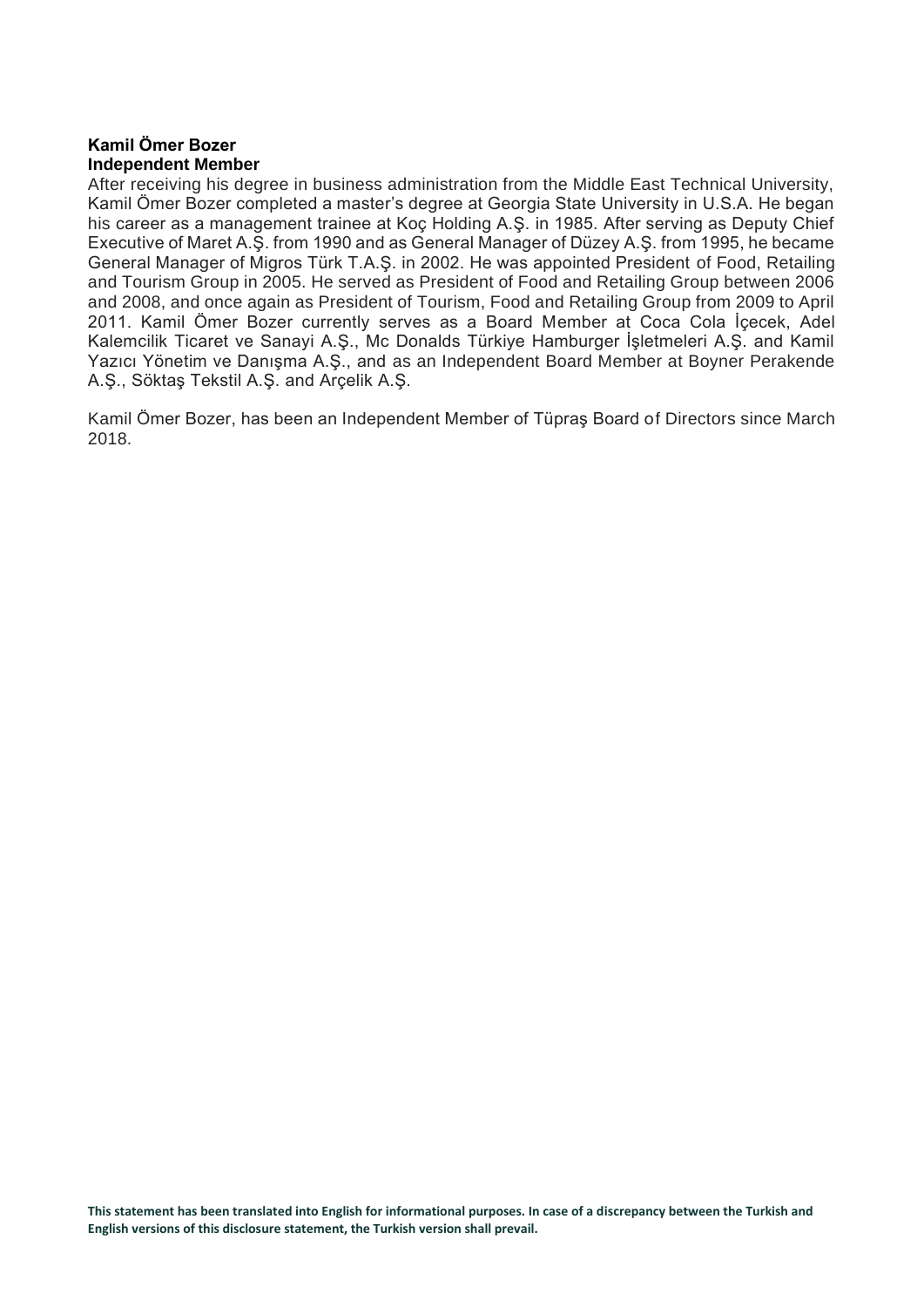## **DECLERATION FOR INDEPENDENCY**

I hereby declare that I am candidate for independent board membership on the Board of Directors of Türkiye Petrol Rafinerileri A.Ş. ("Company") under related regulations, Articles of Association of the Company and the criteria stated in the Capital Markets Board's Communique on Corporate Governance. In that regard I also confirm that;

- a) In the last five years, I, my spouse or my up to the second degree blood or affinity relatives is not or has not been; employed by as a key management personnel; has not had shareholding exceeding 5% directly or indirectly; or has not been involved in any material business dealings with the Company, its subsidiaries and affiliates, or shareholders controlling the Company or having material effect over the Company and all entities controlled by those shareholders,
- b) In the last five years, I am not or have not been employed by as an executive having significant duties and responsibilities or have not been a member of the board or did not have shareholding exceeding 5% of an entity which has had a contractual relationship with the Company for a material business transaction including audit (including tax audit, legal audit, and internal audit) rating or consulting services during the terms in which the goods or services were provided,
- c) My CV indicates that I have skills, knowledge and expertise relevant to the Company's business and extensive experience to fulfill my duties as an independent board member,
- d) After my election I will not work full time in a Turkish governmental or public institution, except for the faculty membership under relevant regulations,
- e) I am deemed to be resident in Turkey according to Revenue Tax Law No. 193 dated 31.12.1960,
- f) I am capable to contribute positively to the operations of the Company, to maintain my objectivity in conflicts of interests between the Company and the shareholders, to have strong ethical standards, professional reputation and experience to freely take decisions by considering the rights of the stakeholders,
- g) I will dedicate enough time to follow up the activities of the Company and for the duly fulfilment of my responsibilities,
- h) I have not been on the board of the Company for more than six years within last ten years,
- i) I am not serving as an independent board member in neither more than 3 corporations controlled by the company or its controlling shareholders nor in total more than 5 corporations listed in Borsa İstanbul,
- j) I am not registered in the name of any legal entity elected as a board member.

### **Muharrem Hilmi Kayhan**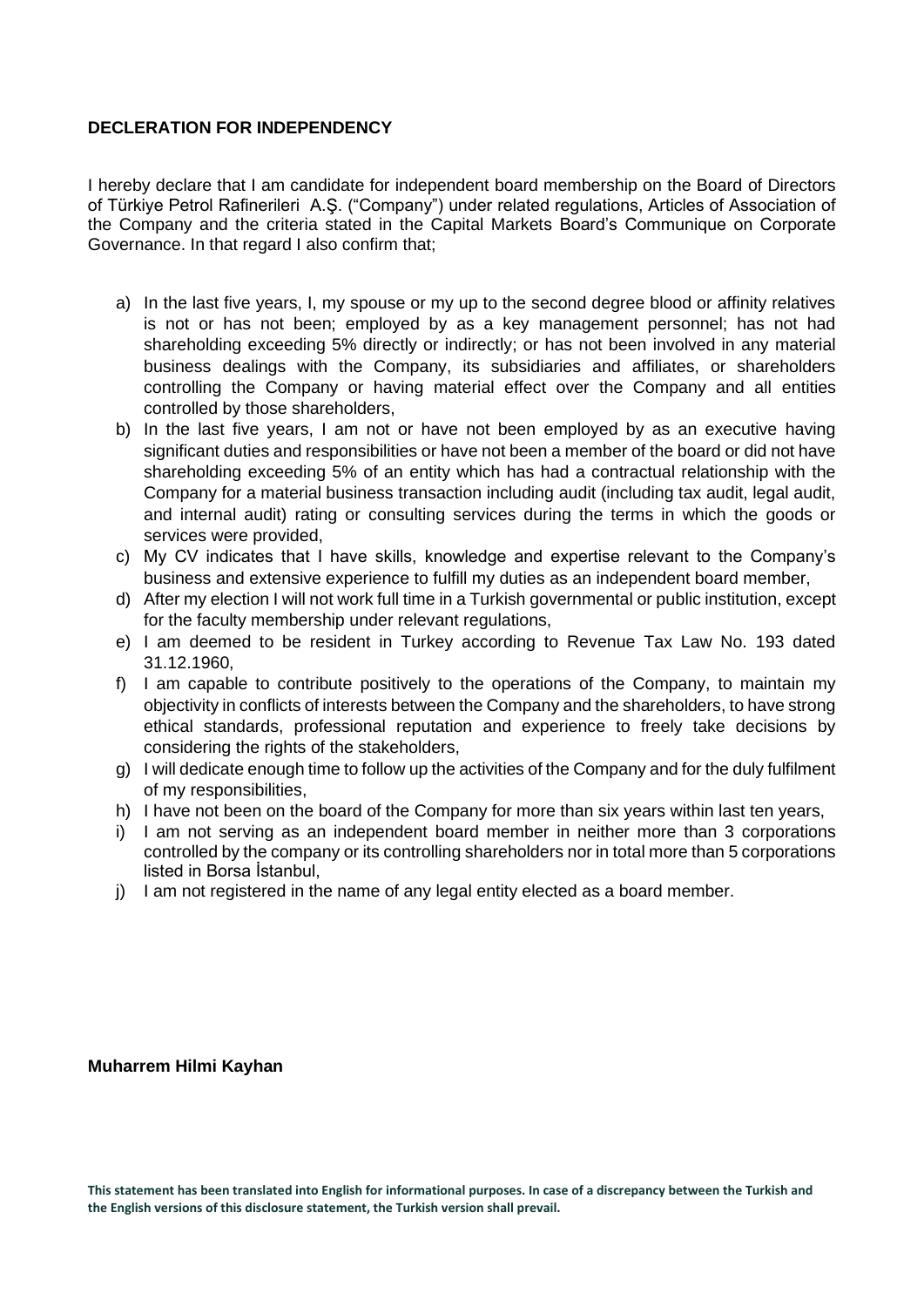## **DECLERATION FOR INDEPENDENCY**

I hereby declare that I am candidate for independent board membership on the Board of Directors of Türkiye Petrol Rafinerileri A.Ş. ("Company") under related regulations, Articles of Association of the Company and the criteria stated in the Capital Markets Board's Communique on Corporate Governance. In that regard I also confirm that;

- a) In the last five years, I, my spouse or my up to the second degree blood or affinity relatives is not or has not been; employed by as a key management personnel; has not had shareholding exceeding 5% directly or indirectly; or has not been involved in any material business dealings with the Company, its subsidiaries and affiliates, or shareholders controlling the Company or having material effect over the Company and all entities controlled by those shareholders,
- b) In the last five years, I am not or have not been employed by as an executive having significant duties and responsibilities or have not been a member of the board or did not have shareholding exceeding 5% of an entity which has had a contractual relationship with the Company for a material business transaction including audit (including tax audit, legal audit, and internal audit) rating or consulting services during the terms in which the goods or services were provided,
- c) My CV indicates that I have skills, knowledge and expertise relevant to the Company's business and extensive experience to fulfill my duties as an independent board member,
- d) After my election I will not work full time in a Turkish governmental or public institution, except for the faculty membership under relevant regulations,
- e) I am deemed to be resident in Turkey according to Revenue Tax Law No. 193 dated 31.12.1960,
- f) I am capable to contribute positively to the operations of the Company, to maintain my objectivity in conflicts of interests between the Company and the shareholders, to have strong ethical standards, professional reputation and experience to freely take decisions by considering the rights of the stakeholders,
- g) I will dedicate enough time to follow up the activities of the Company and for the duly fulfilment of my responsibilities,
- h) I have not been on the board of the Company for more than six years within last ten years,
- i) I am not serving as an independent board member in neither more than 3 corporations controlled by the company or its controlling shareholders nor in total more than 5 corporations listed in Borsa İstanbul,
- j) I am not registered in the name of any legal entity elected as a board member.

## **Ayşe Canan Ediboğlu**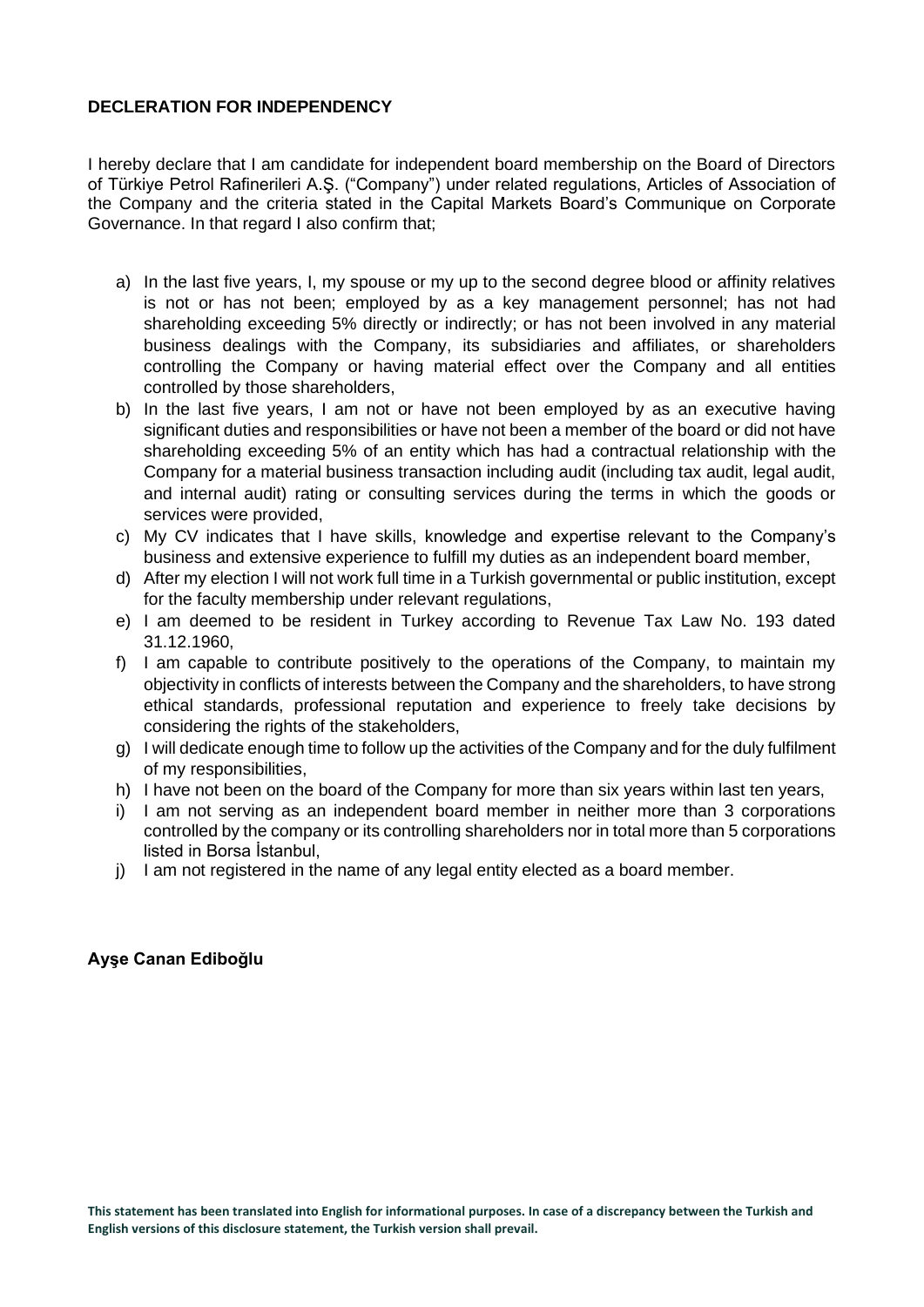## **DECLERATION FOR INDEPENDENCY**

I hereby declare that I am candidate for independent board membership on the Board of Directors of Türkiye Petrol Rafinerileri A.Ş. ("Company") under related regulations, Articles of Association of the Company and the criteria stated in the Capital Markets Board's Communique on Corporate Governance. In that regard I also confirm that;

- a) In the last five years, I, my spouse or my up to the second degree blood or affinity relatives is not or has not been; employed by as a key management personnel; has not had shareholding exceeding 5% directly or indirectly; or has not been involved in any material business dealings with the Company, its subsidiaries and affiliates, or shareholders controlling the Company or having material effect over the Company and all entities controlled by those shareholders,
- b) In the last five years, I am not or have not been employed by as an executive having significant duties and responsibilities or have not been a member of the board or did not have shareholding exceeding 5% of an entity which has had a contractual relationship with the Company for a material business transaction including audit (including tax audit, legal audit, and internal audit) rating or consulting services during the terms in which the goods or services were provided,
- c) My CV indicates that I have skills, knowledge and expertise relevant to the Company's business and extensive experience to fulfill my duties as an independent board member,
- d) After my election I will not work full time in a Turkish governmental or public institution, except for the faculty membership under relevant regulations,
- e) I am deemed to be resident in Turkey according to Revenue Tax Law No. 193 dated 31.12.1960,
- f) I am capable to contribute positively to the operations of the Company, to maintain my objectivity in conflicts of interests between the Company and the shareholders, to have strong ethical standards, professional reputation and experience to freely take decisions by considering the rights of the stakeholders,
- g) I will dedicate enough time to follow up the activities of the Company and for the duly fulfilment of my responsibilities,
- h) I have not been on the board of the Company for more than six years within last ten years,
- i) I am not serving as an independent board member in corporations as controlled by the company or its controlling shareholders and my position as board member in some of the 5 Borsa İstanbul companies shall cease on the dates of the general assembly meeting due to be held during the course of 2018. If appointed as an independent board member on the general assembly of the company, I shall neither be serving as an independent board member in more than 3 corporations controlled by the company or its controlling shareholders nor in more than 5 companies listed in Borsa Istanbul,
- j) I am not registered in the name of any legal entity elected as a board member.

## **Kamil Ömer Bozer**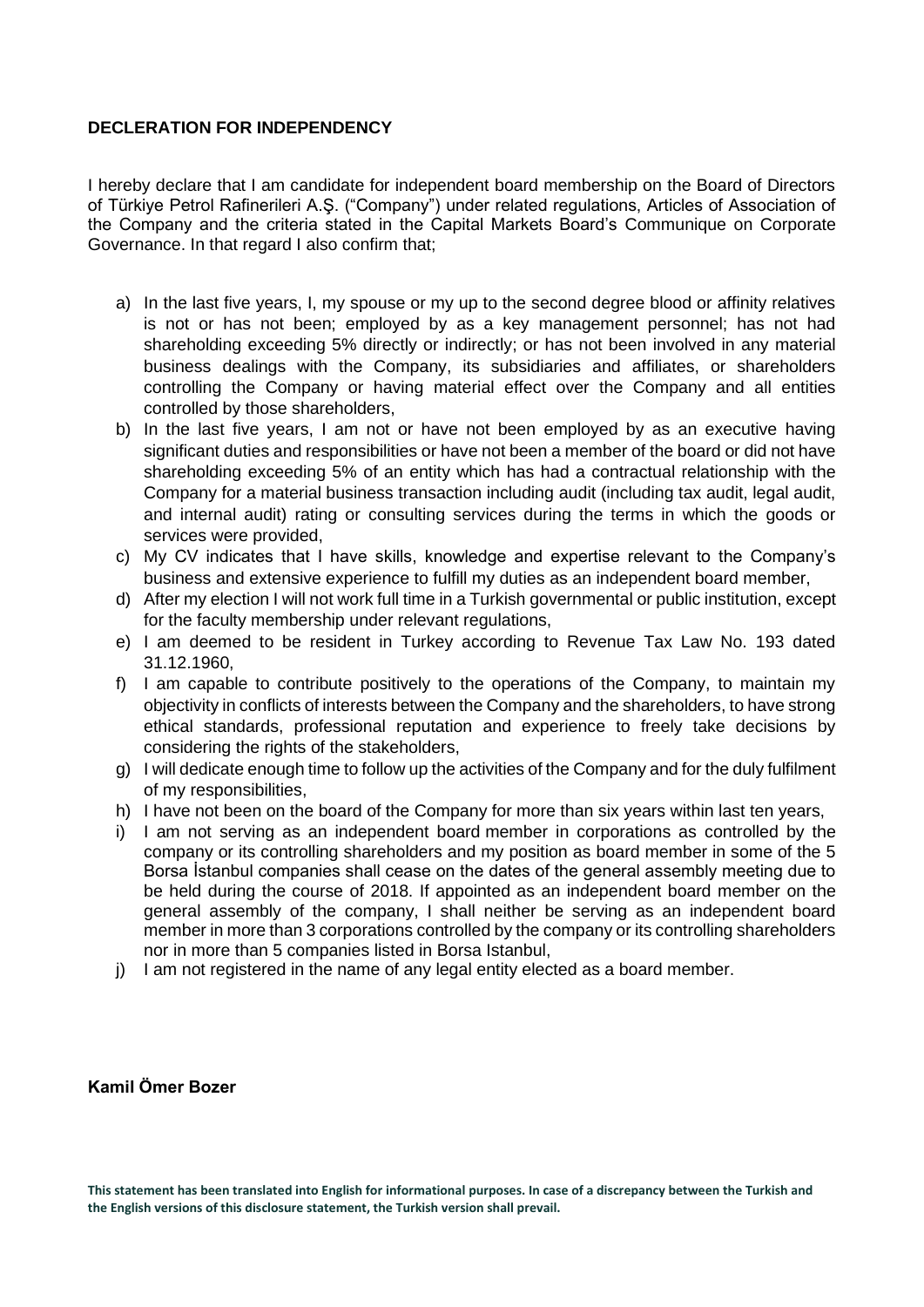## **APPENDIX 3 - REMUNERATION POLICY FOR MEMBERS OF THE BOARD OF DIRECTORS AND EXECUTIVE MANAGEMENT**

This policy determines the remuneration system for the Board of Directors and key executives within the scope of the definition of persons discharging managerial responsibilities under Capital Markets Board regulations.

A fixed remuneration is determined for all members of the Board at the annual general meeting of the Company.

Additional payment is made to the executive members of the Board in accordance with the policy established for senior executives.

Additional payment is made to the Board members who have been assigned specific duties to support the activities of the Company the amount of which is to be determined by the Board of Directors in consultation with the Nomination and Remuneration Committee.

To the chairman and members of the Executive Committee of the Board which supports the Board in the proper management of the Company in all respects, additional compensation determined by the Board of Directors in consultation with the Nomination and Remuneration Committee by taking into account such Committee Members' contributions, attendance at the meetings, functions, etc. can be granted. Payments made thereof to Executive Committee members within the year are to be deducted from the amount determined at the end of the year.

In respect of remuneration of the independent members of the Board of Directors, a payment plan based on the performance of the Company may not be used.

Pro rata payment is made to the members of the Board of Directors by taking into account the time they carried out their duty between the date of appointment and the date of resignation. Expenses incurred by the members of the Board of Directors on account of making contributions to the company (such as transportation, telephone, insurance, etc.) can be paid by the Company.

The remuneration of Senior Executives is to consist of two components, which are fixed and performance based.

Fixed salaries of senior executives are determined in accordance with international standards and legal obligations by taking into account the prevailing macroeconomic data in the market, the salary policies prevailing in the market, the size and long-term targets of the Company and the positions of the persons.

Bonuses for senior executives are calculated according to the bonus base, the performance of the Company and the individual performance. A summary of the criteria is as follows:

**Bonus Base:** Bonus Bases are updated at the beginning of each year. They vary depending on the work volume of the executives' positions. When updating the bonus bases, senior management bonus policies in the market are taken into account.

**Company Performance:** The performance of the Company is determined at the end of the year by measuring the financial and operational targets (market share, exports, overseas operations, productivity, etc.) assigned to the Company at the beginning of each year. In determination of the Company's targets, the sustainability of success and the degree to which it incorporates improvements over previous years are the principles taken into account.

**Individual Performance:** In the determination of individual performance, along with the targets of the company, those related to the employee, customer, process, technology and long-term strategy